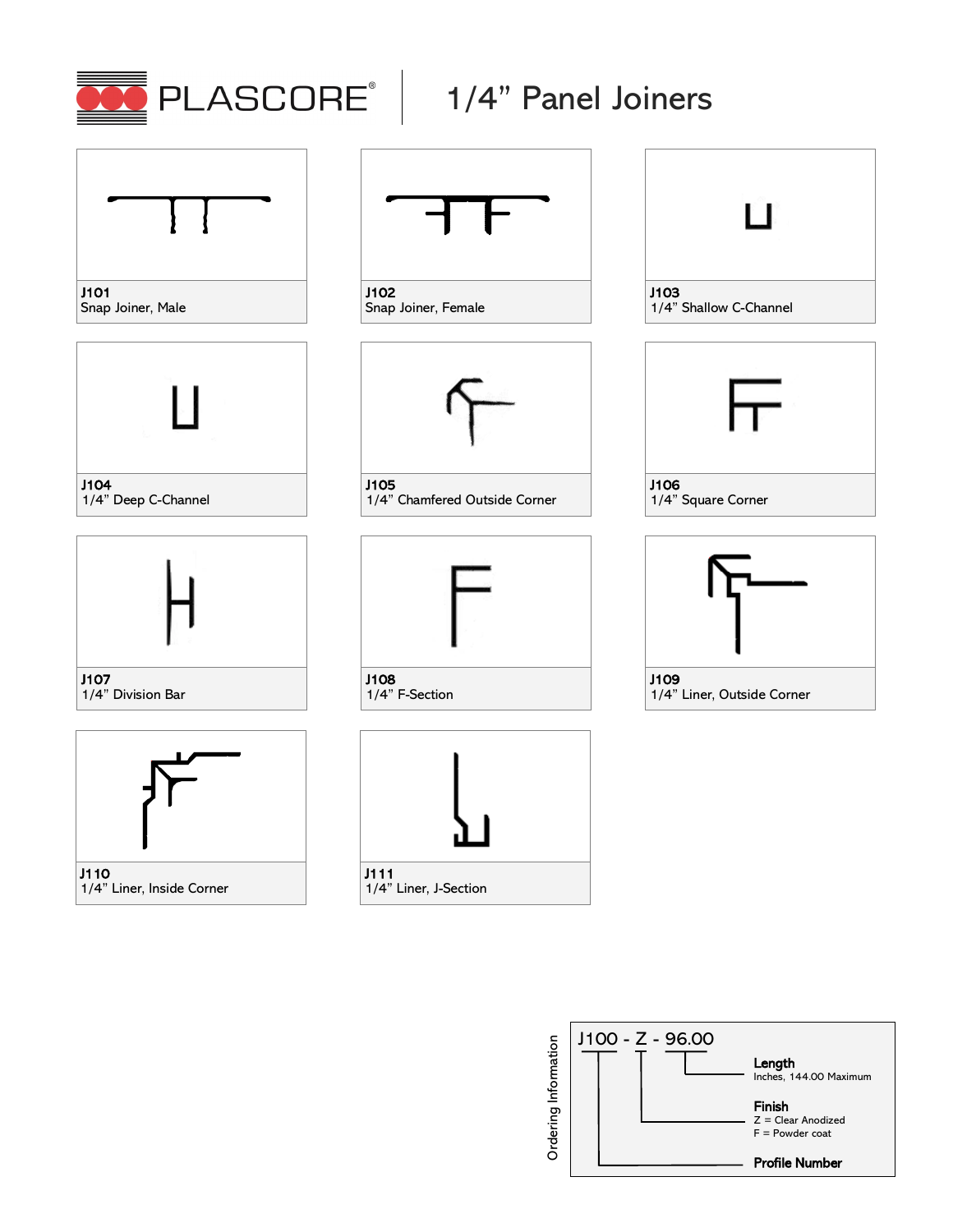



## 3/8" Chamfered Outside Corner





J201 3/8" F-Section



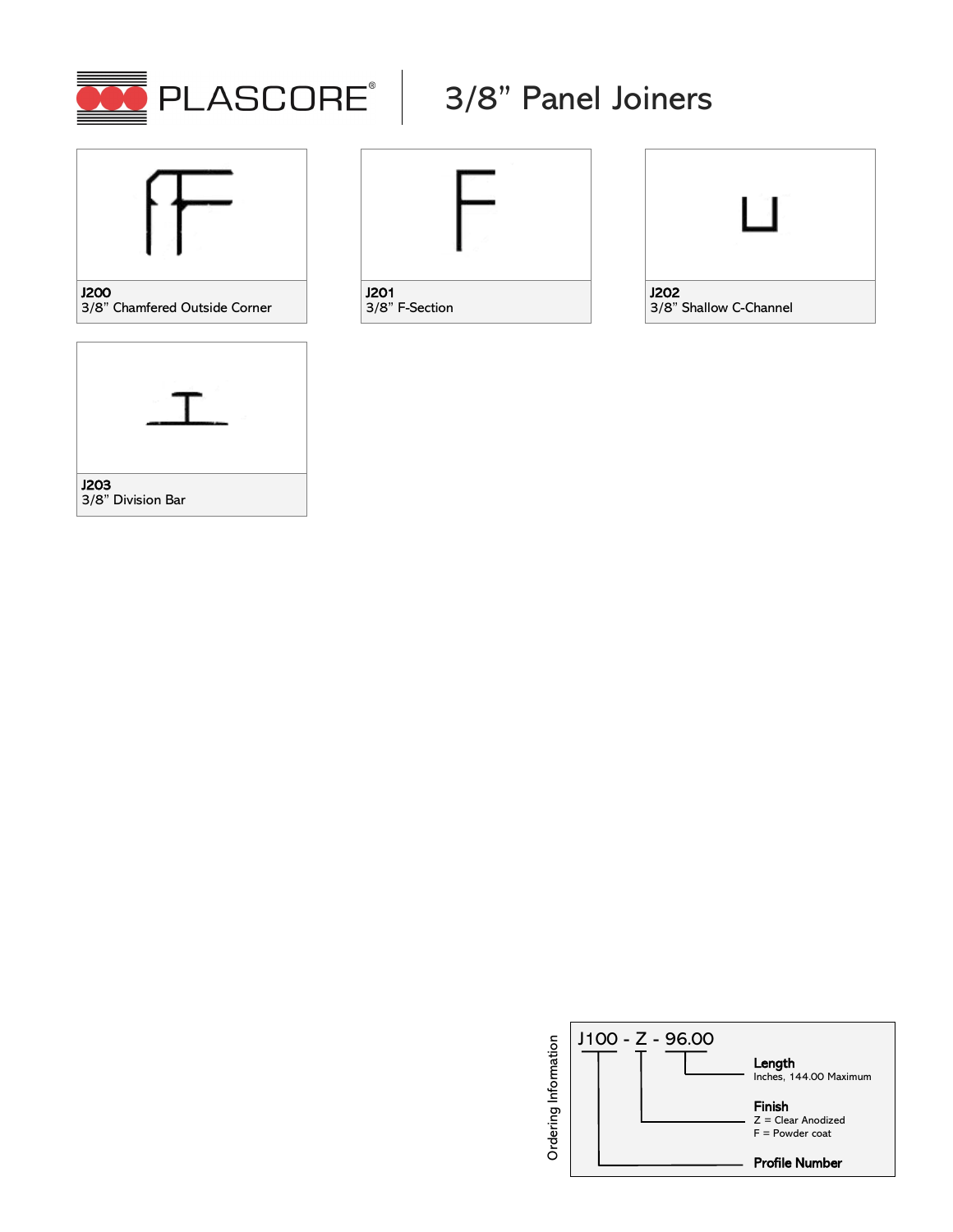

## $\overline{\phantom{a}}$ J300 1/2" Tapered C-Channel



J303 1/2" Shallow C-Channel





J301 1/2" F-Section



J304 1/2" Deep C-Channel